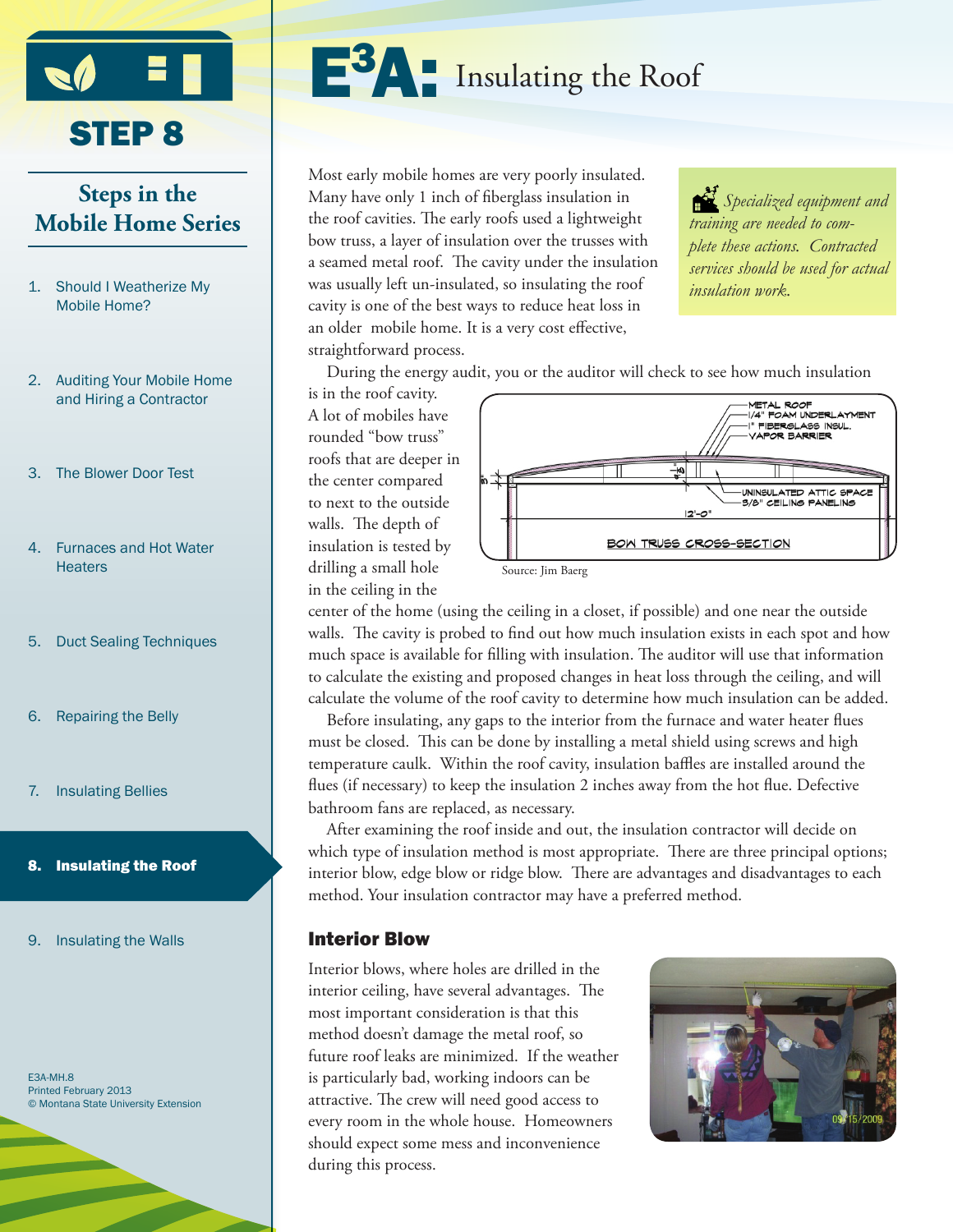Insulation is blown into the attic cavity from holes drilled along a line at the center of the ceiling. The contractor will mark the center at each end of the room and snap a line along the center of the mobile home. The contractor will locate each truss along that center line and place a mark on the ceiling centered between each truss. At the first mark the contractor will drill a



hole using a 2-1/2 or 3 inch saw bit. If the outside edges of the roof can be reached with the hose from this hole, the contractor will proceed with marking and drilling 3" holes along the entire length of the line from one end of the house to the other. The contractor will insulate the attic to  $1.5$ #/ft<sup>3</sup> density and will keep track of how many bags of insulation are used to maintain the proper density. Installers can monitor the integrity of the interior ceiling paneling while blowing to avoid over-filling with insulation and stressing interior ceiling panels.

As truss bays are filled with insulation, caulked plugs or plastic caps are placed in each hole. Alternatively, a 1 x 4 inch board can be screwed over the line of holes when insulating the room is completed. For further information on this process you can watch the following video: http:// wxtvonline.org/2010/06/mobileattic-int/

# Lifting the Lid or Edge Blow

A second method of insulating roof cavities is called "Lifting the Lid" or doing an "Edge Blow." In this method, the roof metal, which is essentially one big piece, is unscrewed along the whole length of the mobile. The edge of the metal roof



is lifted up and a rigid pipe connected to the insulation hose is then inserted all the way to the far side of the roof in each truss bay.

There are a few issues to consider with this method. First, opening up a roof exposes the inside of the mobile home to the weather. Some installers worry that by disturbing the

roof, the home will be more vulnerable to future leaks. This work is typically done on the downwind side of the mobile in case of a gust of wind.



The first step

a contractor will take is to set up a couple of sections of scaffolding at one end of the mobile home. All screws along that side which hold the metal down to the side wall of the mobile home will then be removed. The roof metal is peeled over and the gutter is removed and gently set aside (to be reattached later). The edge of the roof metal is cleaned and any excess tape or caulk is scraped off. A visual inspection is performed to check the roof quality and construction. The contractor will then probe the cavity through to the opposite side of the roof, identify any strong backs, lateral stiffeners or other framing obstructions, and locate the placement of the existing insulation. Any wiring that goes from the walls to the roof cavity will also be identified.

A pipe is then run through to the opposite side of the roof and the insulation is blow in. When the pipe is within a foot of the roof edge, the insulation blower is turned off. The pipe is pulled out from the roof opening and the last foot of the roof cavity is filled with a piece of fiberglass batt insulation. This process is repeated for each truss bay. When a section of roof is completed, the roof metal and gutter are re-attached. Appropriate caulking will insure a leak-proof joint. This method can be watched at: http://wxtvonline. org/2010/06/mobileattics-lid/

# Ridge Blow

The third method for insulating the roof cavity is called a "Ridge Blow." In the Ridge Blow, a series of holes are cut in the roof metal along the center line of the roof at each truss bay. Again, working outside avoids creating a mess on the interior, but potentially could lead to a roof leak. On the other hand, most roofs need some additional roof patching or sealing, so this method affords an opportunity to fully examine the whole roof for failed sealant or opened seams. In this method, all roof flues and vents, the metal seams and the whole roof edge are checked for cracks and deterioration. (Note for homeowners inspecting roofs: occasionally, walking on the roof can break one of the roof trusses, so it is advisable to use, and walk on some plywood walking boards while up on the roof. The roof is the strongest along the edge, just above the outside wall.)

As with the "Interior Blow," an insulation contractor will snap a line along the centerline of the roof and identify the location and spacing of the trusses. After cutting the first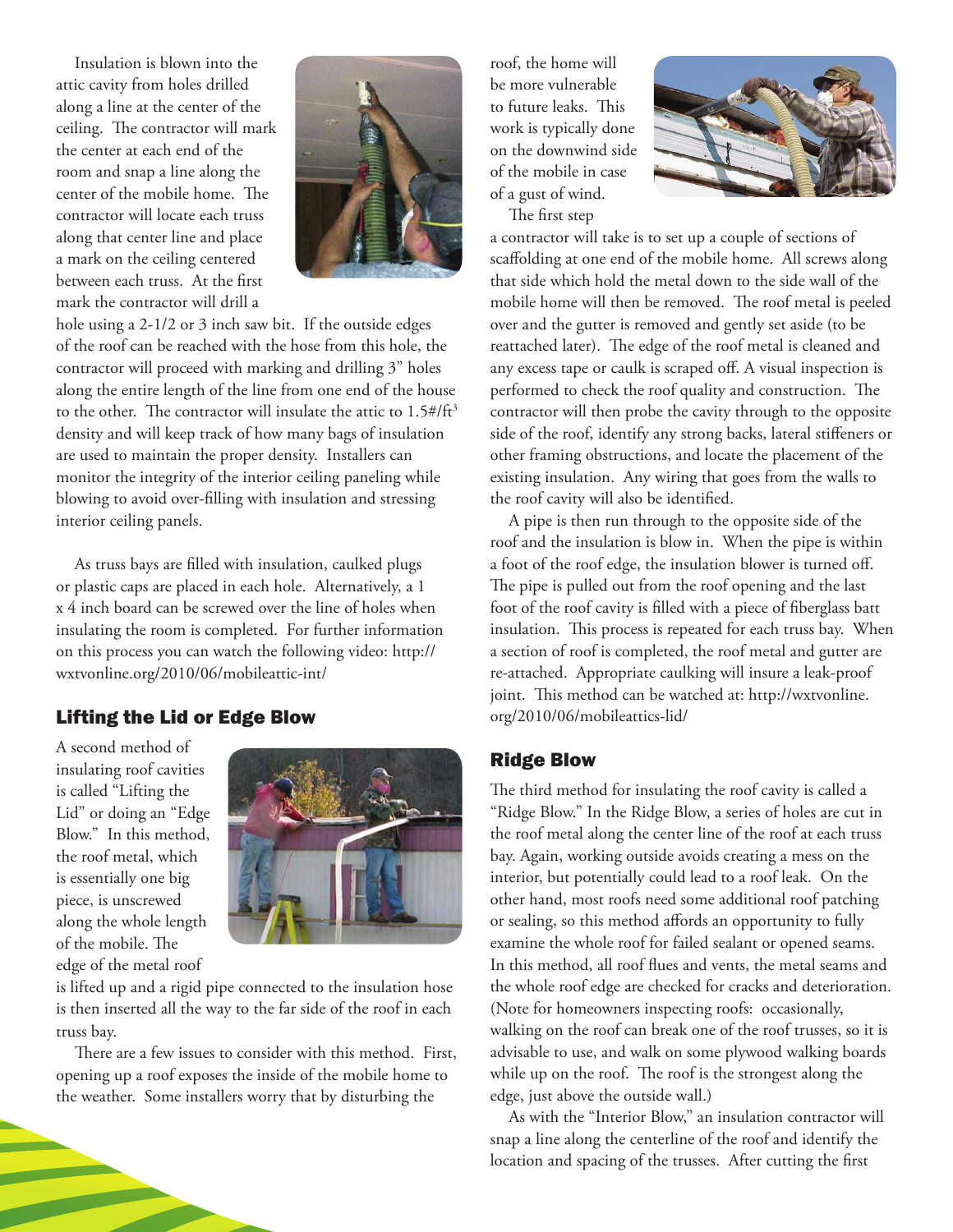hole, the contractor will inspect the cavity and then figure out the best type of hose and method to use. The opening can be 4 to 6 inch round holes or 8 to 12 inch square holes. The contractor will feed the hose into



each hole towards the edge of the roof and insulate the cavity to 1.5#/ft3. Each truss bay is insulated in both directions. After filling the bay, the crew member will remove the hose and repeat the process at the next truss bay.

The opening in the metal roof is sealed using a 4 step process. First, apply a thick bead of roofing sealant to the

## **Notes**

metal roof 2 inches away from, and around the hole. The hole is then covered with 26-gauge metal patch that is 6 inches larger than the hole. The metal patch is screwed to the roof with hex-head screws every 2 inches. A "peel n Stick" patch, 6 inches larger than the metal patch, is then laid down, heated with a propane torch and squished to the lower metal with hand pressure. Finally, roof sealant is applied to the patch with a brush, overlapping the edges of the patch. At the same time, any potential leakage spots on the rest of the roof, such as roofing seams, edges, vents and roof penetrations are coated. You will find this video invaluable: http://wxtvonline.org/2010/06/mobileroof-drill/

Insulating the roof cavity of mobile homes is relatively straightforward, inexpensive and yields big savings. People are warmer and the home is easier to keep warm.